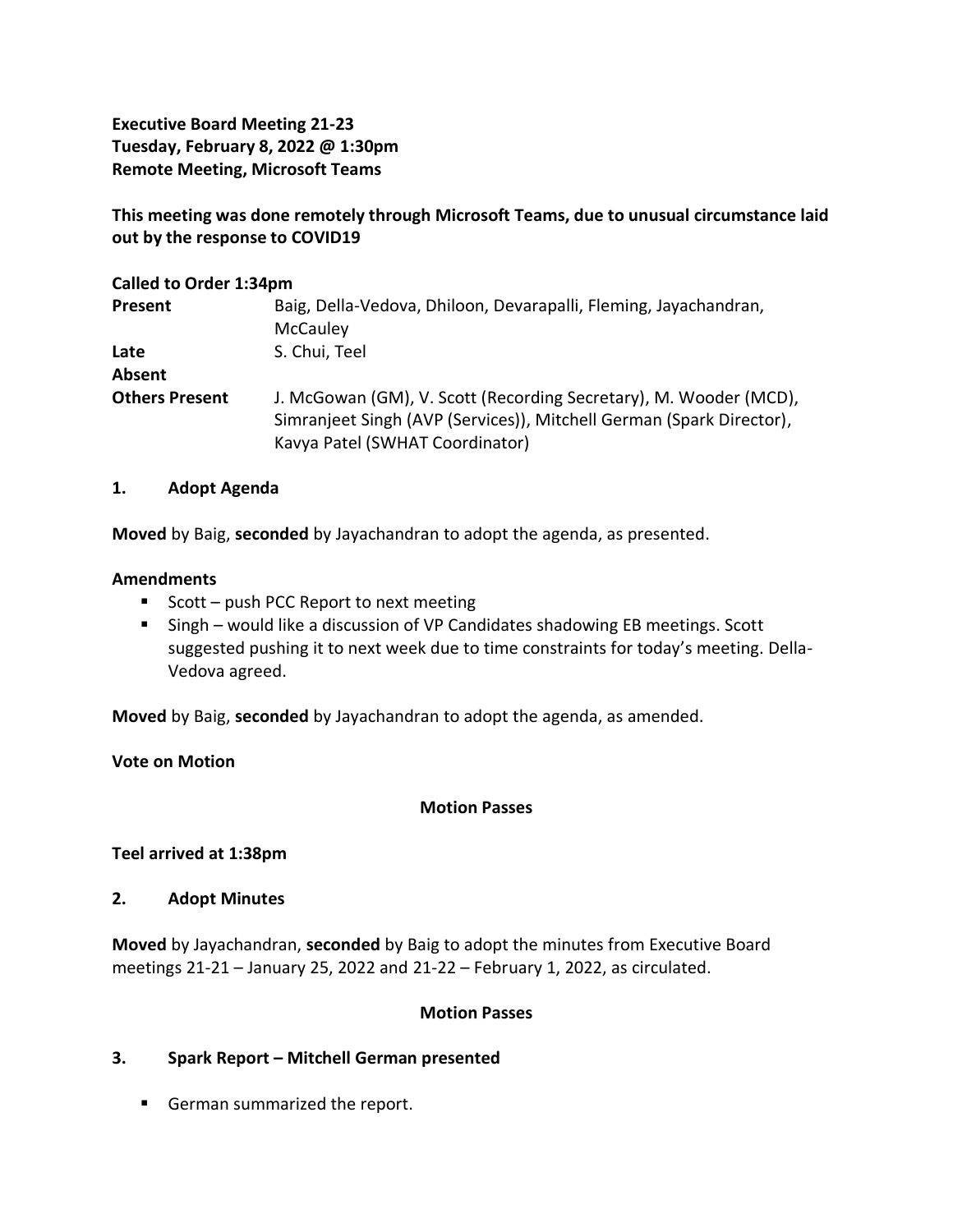### **Questions**

- Wooder congratulated German on the numbers for second term, as it's been consistently noted as the biggest challenge amongst successes. Wooder confirmed that the budget number for promo was likely based on the old Operating Policy without thinking about Horizons being integrated with Spark. He stated that Spark was still on target with the number back from the summer.
- **•** Della-Vedova stated that this is something amazing that German has done this year. They stated that they appreciated that German was cognizant of volunteer retention and that it was going well considering COVID. Della-Vedova stated that as for room bookings McGowan may be a valuable resources for that.
- McGowan stated that without doing any work hopefully the room booking process gets easier after Reading Week with campus re-opening and spaces being available. He stated that if there were any events planned for after reading week and German was still having challenges to reach out to him or Devarapalli to navigate.
- German thanked everyone for the support. They stated that it has been a challenge as the previous year was all virtual.
- Jayachandran was glad that everything that was going well. They stated that in terms of the budget and the possibility of additional money the two of them should jump on a call within the week to chat about it.

# **4. SWHAT Report – Kavya Patel presented**

■ Patel summarized the report.

## **S. Chui arrived at 1:49pm**

## **Questions**

■ Wooder thanked Patel for getting the service off of the ground, and it seemed like some of the strategies were working. He added that he updated the SWHAT website with the new walking information, he asked Patel to check it out and let him know if there were any other updates.

## **5. Sponsorship & Donations Committee Recommendations**

**Moved** by Jayachandran, **seconded** by S. Chui that the Executive Board approve the following recommendation from the Sponsorship & Donations Committee:

- \$100 Sponsorship to JamHacks VI
- Jayachandran went over the recommendation with the Board.
- Scott stated that since the recommendation was to be a donation, not sponsorship, the motion will need to be amended.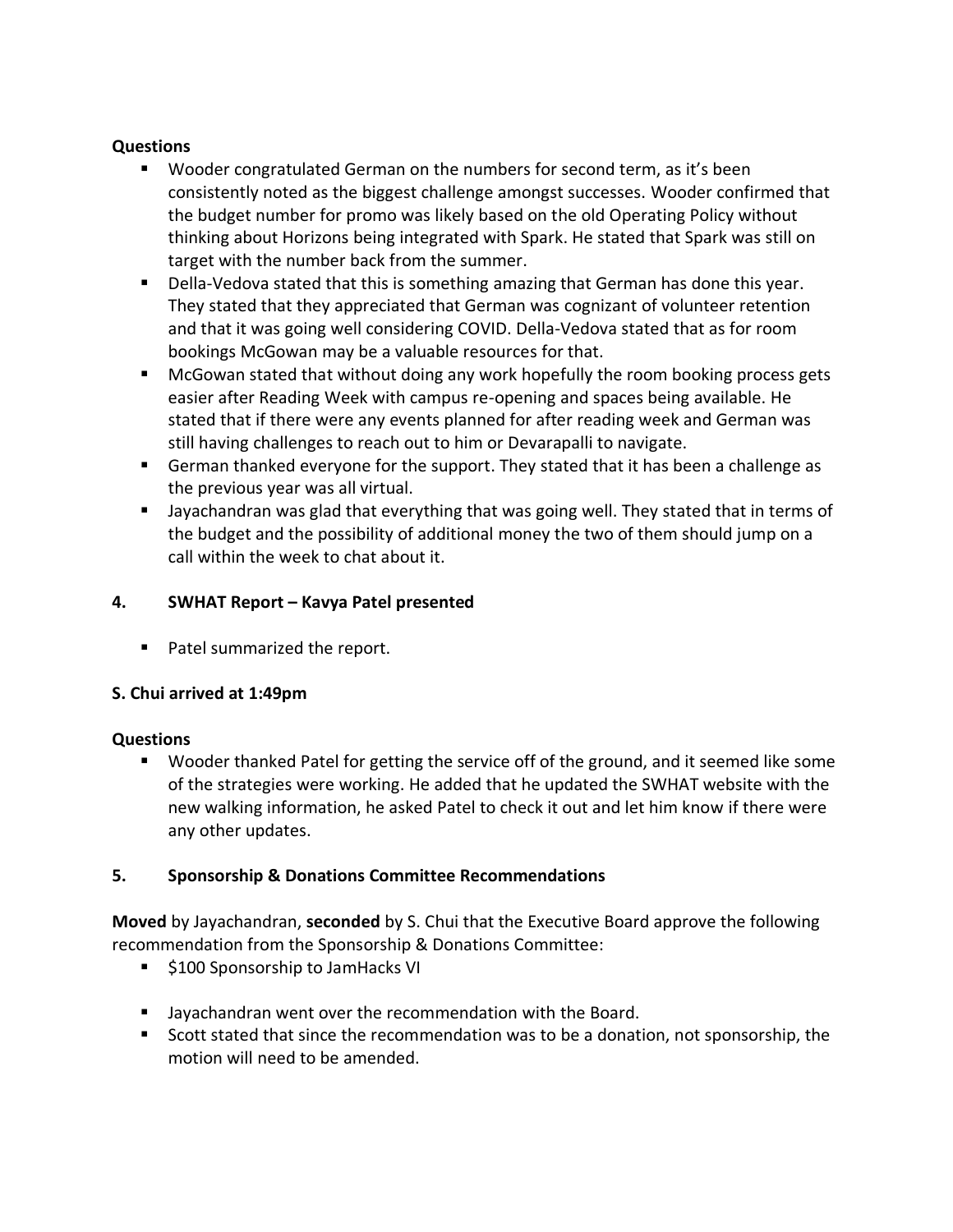### **Amendment**

**Moved** by Della-Vedova, **seconded** by Jayachandran to amend the motion to read: "**Moved** by Jayachandran, **seconded** by S. Chui that the Executive Board approve the following recommendation from the Sponsorship & Donations Committee:

- \$100 Donation to JamHacks VI"
- Della-Vedova stated that they need to change it as the intention was to be a donation.
- Jayachandran agreed that it's supposed to be a donation.

## **Vote on Amendment**

### **Motion Passes**

### **Main Motion**

**Moved** by Jayachandran, **seconded** by S. Chui that the Executive Board approve the following recommendation from the Sponsorship & Donations Committee:

- \$100 Donation to JamHacks VI
- S. Chui stated that the committee decided on the 100 dollar donation because they wanted to support the Hackathon even though no MSU members would be participating.

### **Vote on Motion**

### **Motion Passes**

### **6. Closed Session**

**Moved** by Della-Vedova, **seconded** by Devarapalli to move into Closed Session.

### **Motion Passes**

### **7. Return to Open Session**

### **Information and Questions**

- Scott informed everyone of SRA Generals and that nominations were now open and will close February 28. Polling will be March 9 and 10.
- Singh reported that the Services Committee just finished the surveys for the student body and they're now waiting on the internal ones to be done. They stated that they set a goal of 100 participants and exceeded them. They stated that this will be useful when making the reports and is hoping to have them all to EB by early to mid-March.
- McGowan stated that the Board provided direction on the Food and Beverage operations and they're continuing to have discussion with Compass Group and the management team at UM and TwelvEighty. He stated that they have another meeting